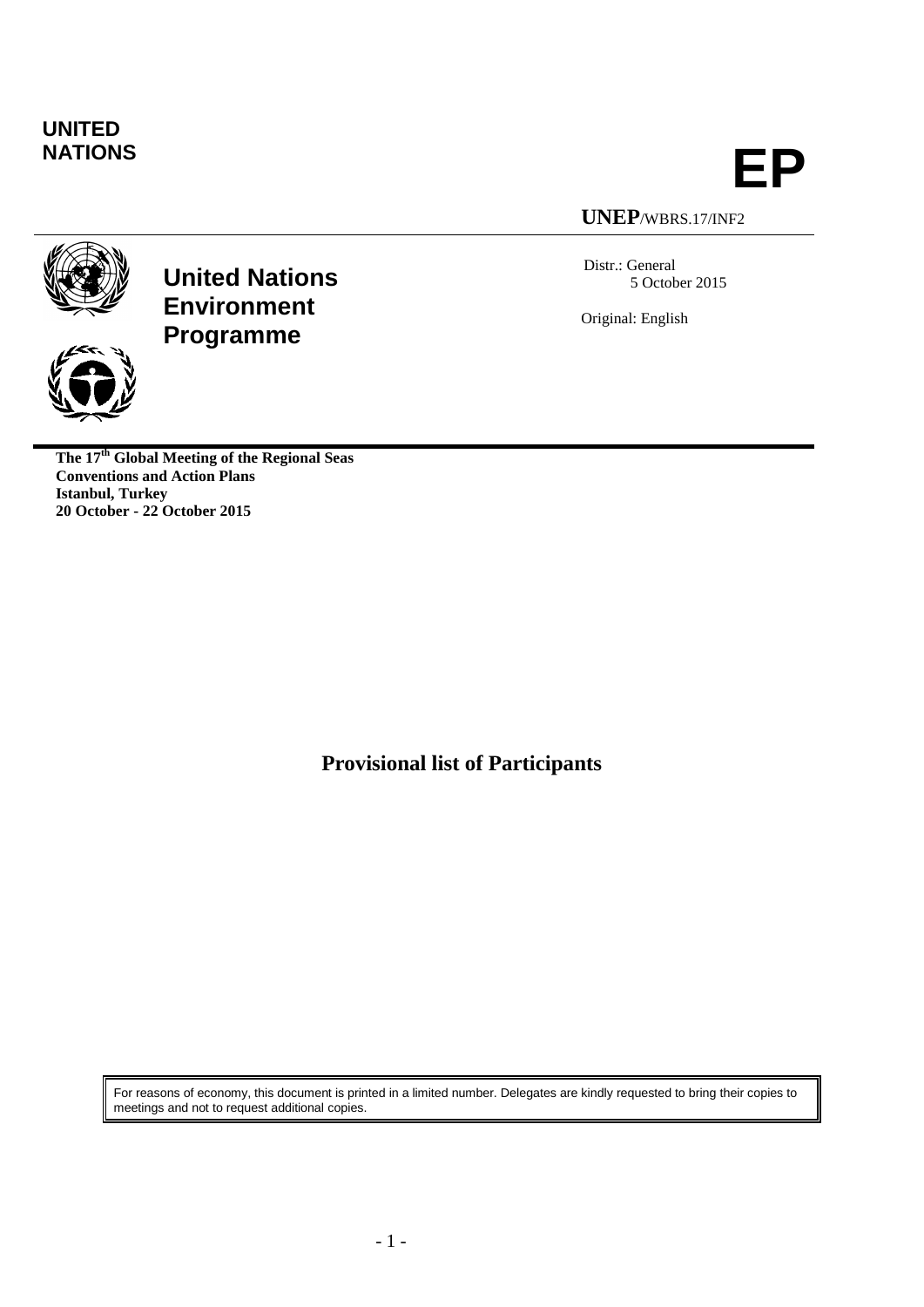## **17th Global Meeting of the Regional Seas Conventions and Action Plans Istanbul, Turkey 20 October – 22 October 2015**

|                         | <b>Regional Seas Conventions and Action Plans</b>                                                                                                                                                                                                                                                                                                                                                                   |                |                                                                                                                                                                                                                                                                                                                                                                                                                                                                                               |  |  |
|-------------------------|---------------------------------------------------------------------------------------------------------------------------------------------------------------------------------------------------------------------------------------------------------------------------------------------------------------------------------------------------------------------------------------------------------------------|----------------|-----------------------------------------------------------------------------------------------------------------------------------------------------------------------------------------------------------------------------------------------------------------------------------------------------------------------------------------------------------------------------------------------------------------------------------------------------------------------------------------------|--|--|
| 1                       | <b>Commission on the Protection of the Black Sea</b><br><b>Against Pollution (Black Sea)</b><br>Prof. Halil Ibrahim Sur<br><b>Executive Director</b><br>Permanent Secretariat Commission on the Protectid<br><b>Black Sea Against Pollution</b><br><b>Bucharest Convention</b><br>Maslak Mahallesi,<br>Buyukdere Caddesi,<br>No: 265, Sarıyer-Istanbul, 34398, Turkey<br>Email: secretariat@blacksea-commission.org | $\overline{2}$ | <b>Commission on the Protection of the Black Sea</b><br><b>Against Pollution (Black Sea)</b><br><b>Ms. Irina Makarenko</b><br>Pollution Monitoring and Assessment (PMA) Officer<br>Permanent Secretariat Commission on the<br>Protection of the Black Sea Against Pollution<br><b>Bucharest Convention</b><br>Maslak Mahallesi, Büyükdere Caddesi, No 265,<br>Sarıyer - Istanbul, 34398, TURKEY<br>Tel: +90 212 299 2940/+90 212 299 2946<br>Email: irina.makarenko@blacksea-commission.org / |  |  |
| 3                       | Secretariat of the Permanent Commission for the<br><b>South Pacific</b><br>Mr. Julian Augusto Reyna Moreno<br>Secretary General<br>Permanent Commission for the South Pacific<br>Avenida Carlos Julio Arosemena Km3<br>Edificio Classic, 2do Piso,<br>Complejo Alban Borja, Guayquil, Ecuador<br>Email: sgeneral@cpps-int.org                                                                                       | 4              | iryna.makarenko79@gmail.com<br><b>Nairobi Convention</b><br>Mr. Dixon Waruinge<br>Head<br>Nairobi Convention<br>Division of Environmental Policy Implementation<br>(DEPI), P. O. Box 30552, Nairobi, Kenya<br>Email: dixon.waruinge@unep.org                                                                                                                                                                                                                                                  |  |  |
| 5                       | <b>Regional Organization for the Protection of the</b><br><b>Marine Environment (ROPME)</b><br>Dr. Abdul Rahman Al-Awadi<br><b>Executive Secretary</b><br>Regional Organization for the Protection of the<br><b>Marine Environment</b><br>P.O Box 26388, Safat 13124<br>State of Kuwait<br>Email: ropme@ropme.org                                                                                                   | 6              | <b>Regional Organization for the Protection of the</b><br><b>Marine Environment (ROPME)</b><br>Dr. Hassan Mohammadi<br>Coordinator<br>Regional Organization for the Protection of the<br><b>Marine Environment</b><br>P.O Box 26388, Safat 13124<br>State of Kuwait<br>Email: hmohammadi@ropme.org                                                                                                                                                                                            |  |  |
| $\overline{\mathbf{z}}$ | <b>Cartagena Convention</b><br>Mr. Christopher Corbin<br>AMEP Programme Officer<br>Caribbean Environment Programme<br>Regional Co-ordinating Unit (CAR/RCU)<br>(Cartagena Convention)<br>14-20 Port Royal Street<br>Kingston, Jamaica<br>Email: cjc@cep.unep.org                                                                                                                                                    | 8              | <b>Tehran Convention</b><br>Mr. Mahir Aliyev<br><b>Regional Coordinator</b><br><b>Tehran Convention Secretariat</b><br>UNEP/ROE, 11 ch. des Anémones<br>1219 Châtelaine, Geneva, Switzerland<br>Email: mahir.aliyev@unep.org                                                                                                                                                                                                                                                                  |  |  |
| 9                       | <b>Northwest Pacific Action Plan</b><br><b>Dr. Alexander Tkalin</b><br>Coordinator<br>Northwest Pacific Action Plan (NOWPAP)<br>Regional Coordinating Unit (RCU)<br>5-5 Ushijimashin-machi<br>Toyama City 930-0856, Japan<br>Email: alexander.tkalin@nowpap.org                                                                                                                                                     | 10             | <b>Helsinki Commission</b><br><b>Ms. Monika Stankiewicz</b><br><b>Executive Secretary</b><br>Helsinki Commission (HELCOM)<br>Katajanokanlaituri 6 B<br>FI-00160 Helsinki, Finland<br>Email: monika.stankiewicz@helcom.fi                                                                                                                                                                                                                                                                      |  |  |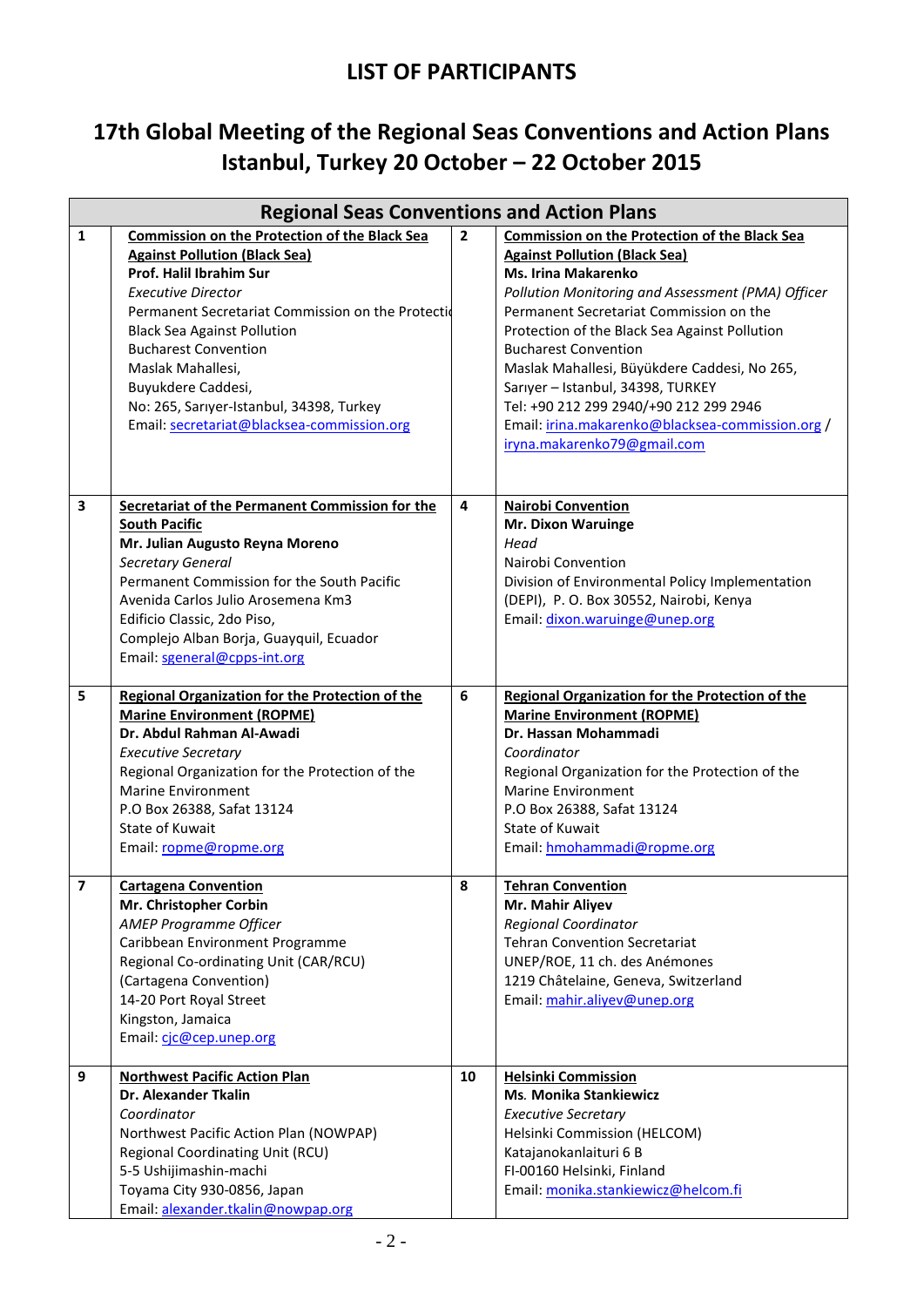| 11 | <b>Barcelona Convention</b><br>Mr. Gaetano Leone<br>Coordinator,<br><b>Barcelona Convention Secretariat</b><br>Coordinating Unit for the Mediterranean Action<br>Plan<br>48 Vassileos Konstantinou Avenue<br>P. O. Box 18019, 116 35 Athens, Greece<br>Email: gaetano.leone@unepmap.gr                                                   | 12 | <b>OSPAR Commission</b><br><b>Dr. Darius Campbell</b><br>Executive Secretary,<br><b>OSPAR Commission / Bonn Agreement</b><br>Victoria House<br>37-63 Southampton Row<br>London WC1B 4DA, United Kingdom<br>E-mail: darius.campbell@ospar.org                                 |  |  |  |
|----|------------------------------------------------------------------------------------------------------------------------------------------------------------------------------------------------------------------------------------------------------------------------------------------------------------------------------------------|----|------------------------------------------------------------------------------------------------------------------------------------------------------------------------------------------------------------------------------------------------------------------------------|--|--|--|
| 13 | <b>SACEP</b><br>Mr. Pulakesh Mondal<br>Senior Programme Officer/Regional<br>South Asia Co-operative Environment<br>Programme (SACEP)<br>No. 10 Anderson Road, Off Dickman's Road<br>Colombo 5, Sri Lanka<br>Email: pulakesh.mondal@sacep.org                                                                                             | 14 | <b>Secretariat of the Pacific Regional Environment</b><br><b>Programme (SPREP)</b><br>Mr. Warren Lee<br><b>Coastal and Marine Advisor</b><br>Secretariat of the Pacific Regional<br>Environment Programme (SPREP)<br>P.O. Box 240<br>Apia, Samoa<br>Email: warrenl@sprep.org |  |  |  |
| 15 | <b>COBSEA</b><br>Mr. Reynaldo Molina<br>Consultant<br>UNEP, COBSEA Secretariat<br>United Nations Building, 2nd Floor, Block B<br>Rajadamnern-Nok Avenue<br>Bangkok 10200, Thailand<br>Email: molinar@un.org                                                                                                                              | 16 | <b>PERSGA</b><br>Prof. Ziad H. Abu Ghararah<br><b>Secretary General</b><br>Regional Organisation for the Conservation of the<br>Environment of the Red Sea and<br>Gulf of Aden Region (PERSGA)<br>P.O Box 53662, Jeddah 21583,<br>Saudi Arabia<br>Email: ziad@persga.org     |  |  |  |
| 17 | <b>PERSGA</b><br>Dr. Ahmed S. M. Khalil<br>Regional Programme Coordinator<br>Living Marine Resources and Climate Change<br>The Regional Organization for the Conservation of<br>the Environment of the Red Sea and Gulf of Aden<br>(PERSGA)<br>P.O. Box 53662, Jeddah 21583<br>Kingdom of Saudi Arabia<br>Email: ahmed.khalil@persga.org |    |                                                                                                                                                                                                                                                                              |  |  |  |
|    | <b>Observers and Partners</b>                                                                                                                                                                                                                                                                                                            |    |                                                                                                                                                                                                                                                                              |  |  |  |
| 18 | <b>GRID-Arendal</b><br><b>Mr. Morten Sorensen</b><br>Senior Advisor<br>GRID-Arendal<br>UN House<br>P. O. Box 183, N-4802<br>Arendal, Norway<br>Email: Morten.Sorensen@grida.no                                                                                                                                                           | 19 | <b>UNDP</b><br><b>Mr. Vladimir Mamaevno</b><br>Regional Technical Advisor for International Waters<br>Water and Ocean Governance Programme<br><b>Bureau for Development Policy</b><br><b>UNDP New York</b><br>Email: vladimir.mamaev@undp.org                                |  |  |  |
| 20 | <b>International Atomic Energy Agency</b><br>Mr. Michael Angelidis<br>Section Head of the Marine Environmental Studies<br>Laboratory<br>IAEA Environment Laboratories, 4, Quai Antoine<br>1er, 98000 Monaco, Principality of Monaco                                                                                                      | 21 | <b>UNEP WCMC</b><br><b>Mr. Steve Fletcher</b><br>Head, Marine Programme<br>United Nations Environment Programme -<br>World Conservation Monitoring Centre<br>219 Huntingdon Road                                                                                             |  |  |  |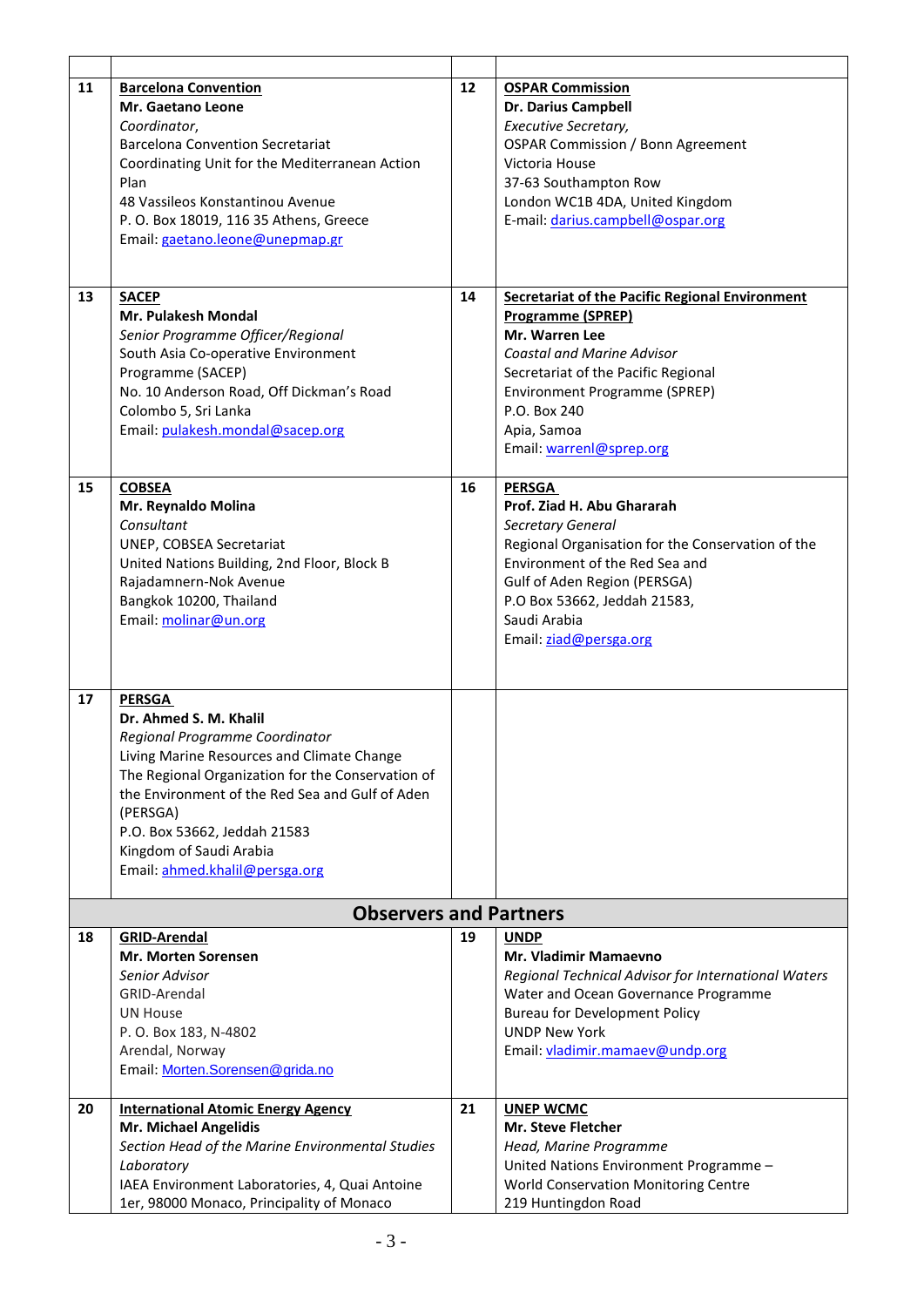|    | Email: M.Angelidis@iaea.org                                                                                                                                                                                                                       |    | Cambridge CB3 ODL, UK                                                                                                                                                                                                                                  |
|----|---------------------------------------------------------------------------------------------------------------------------------------------------------------------------------------------------------------------------------------------------|----|--------------------------------------------------------------------------------------------------------------------------------------------------------------------------------------------------------------------------------------------------------|
|    |                                                                                                                                                                                                                                                   |    | Email: steve.fletcher@unep-wcmc.org                                                                                                                                                                                                                    |
| 22 | <b>IDDRI</b><br><b>Mr. Julien Rochette</b><br>Coordinator<br>Oceans and Coastal Zones Programme<br>9 rue Henri IV, 28000<br>Chartres - France<br>Tel: +33 (0)2 37 21 34 28<br>Email: julien.rochette@sciencespo.fr /<br>julien.rochette@iddri.org | 23 | <b>European Commission</b><br>Mr. Matjaz Malgaj<br>Head of Unit<br>Marine Environment & Water Industry<br><b>European Commission</b><br><b>Environment DG</b><br>B - 1049 Brussels<br>Belgium<br>Email: matjaz.malgaj@ec.europa.eu                     |
| 24 | <b>GEF</b><br><b>Ms. Liana McManus</b><br>Project Manager<br>The Global Environment Facility Transboundary<br><b>Waters Assessment Programme</b><br>(UNEP GEF TWAP)<br>Email: Imcmanus57@gmail.com                                                | 25 | <b>Ministry of Environment and Drainage, Barbados</b><br><b>Ms. Lorna Inniss</b><br>Director<br>Coastal Zone Management Unit<br>Ministry of Environment and Drainage<br>Hincks Street, St. Michael<br><b>Barbados</b><br>Email: linniss@coastal.gov.bb |
| 26 | UNESCO IOC<br><b>Mr. Julian Barbiere</b><br>Head,<br>Marine Policy and Regional Coordination<br>Intergovernmental Oceanographic Commission<br>(IOC)<br>of UNESCO, Intergrated Coastal Area Management<br>Email: j.barbiere@unesco.org             | 27 | <b>International Maritime Organisation (IMO)</b><br>Mr. Gabino Gonzales<br>Head of Office,<br>Regional Marine Pollution Emergency Response<br>Centre for the Mediterranean Sea (REMPEC)<br>Email: GGonzalez@rempec.org                                 |
|    | <b>Coordination</b>                                                                                                                                                                                                                               |    |                                                                                                                                                                                                                                                        |
| 28 | UNEP/DEPI<br>Mrs. Mette L. Wilkie<br>Directo,<br>Division of Environmental Policy Implementation<br>PO Box 30552, 00100<br>Nairobi, Kenya<br>Email: Mette. Wilkie@unep.org                                                                        | 29 | UNEP/DEPI<br><b>Mr. Takehiro Nakamura</b><br>Chief<br>Marine & Coastal Ecosystems Unit<br>Division of Environmental Policy Implementation<br>PO Box 30552, 00100<br>Nairobi, Kenya<br>Email: Takehiro.nakamura@unep.org                                |
| 30 | UNEP/DEPI<br><b>Mr. Vincent Sweeney</b><br>Coordinator,<br>Global Programme of Action Secretariat<br>Division of Environmental Policy Implementation<br>PO Box 30552, 00100<br>Nairobi, Kenya<br>Email: Vincent.sweeney@unep.org                  | 31 | UNEP/DEPI<br>Ms. Heidi Savelli<br>Coordinator,<br>Marine litter<br>Division of Environmental Policy Implementation<br>PO Box 30552, 00100<br>Nairobi, Kenya<br>Email: Heidi.saveli@unep.org                                                            |
| 32 | UNEP/DELC<br>Mr. Robert Wabunoha<br>Programme offiecr<br>Regional Office for Africa (ROA)<br>PO Box 30552, 00100<br>Nairobi, Kenya<br>Email: robert.wabunoha@unep.org                                                                             | 33 | <b>UNEP/DEWA</b><br>Ms. Joana Akrofi<br>Programme Officer<br>Division of Early Warning and Assessment<br>United Nations Avenue, Gigiri<br>PO Box 30552, 00100<br>Nairobi, Kenya<br>Email: joana.akrofi@unep.org                                        |
| 34 | UNEP/DEPI<br>Ms. Kanako Hasegawa<br>Associate Programme Officer                                                                                                                                                                                   | 35 |                                                                                                                                                                                                                                                        |